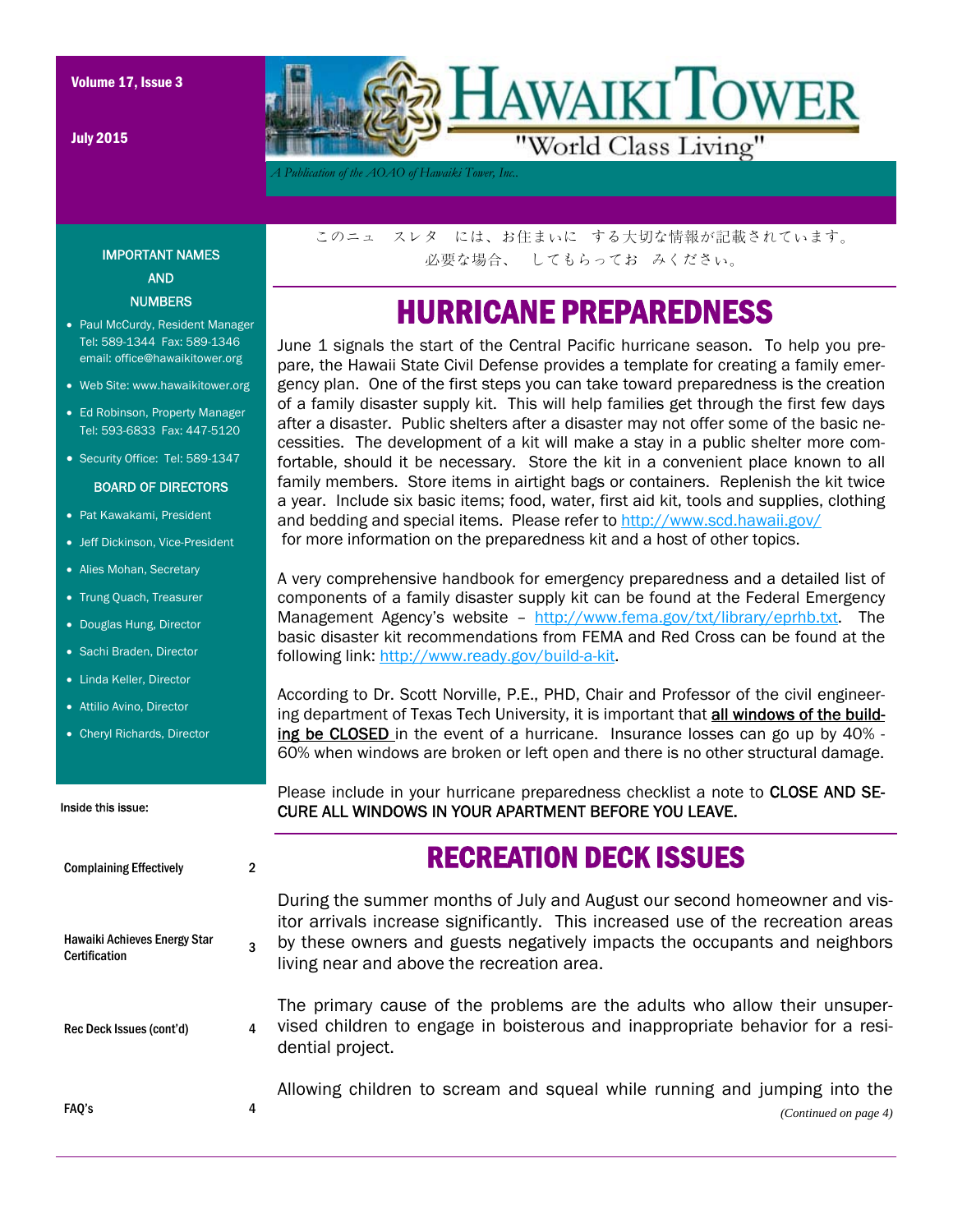# COMPLAINING EFFECTIVELY

If you are unhappy with a product or service, do you know how to express your dissatisfaction effectively to achieve the best outcome? What information should you include in a complaint letter or e-mail? What tone should you use when stating your case? Should you ask for a repair, a replacement or a refund?

The Consumer Action Website of the Federal Citizen Information Center provides clear, step-by-step guidelines for resolving product and service disputes. From advice on escalating unanswered complaints to tips on what information and documentation you should include in correspondence with company representatives, the site empowers consumers to address problems effectively.

Visit www.consumeraction.gov for sample complaint letters and e-mails, information on where to file complaints—including contact information for corporate consumer affairs offices, Better Business Bureaus, state and local government offices and federal agencies—legal help and other useful resources to help get your complaints across more effectively.

For business owners, be glad customers complain to you. In Jim Temme's book, Total Quality Customer Service, he states, "Be glad customers come to see *you* with the complaint. If customers don't tell you why they're unhappy, they will likely tell someone else, which not only strips you of the opportunity to fix the complaint but also drives potential customers away."

Consider the widely quoted statistics from the White House Office on Consumer Affairs, Technical Research Program:

*Ninety six percent* of unhappy customers never complain to you (they tell everyone else).

*Ninety one percent* of those who don't complain won't buy again from the business that offended them (In a government or nonprofit business, a customer may have no choice, but the customer is likely to be unfriendly and uncooperative).

Rebecca Morgan's book Calming Upset Customers points out that an unhappy customer will share the negative experience with at least *eleven* other people. And those



eleven will in turn tell five more people so that sixty-seven people are eventually aware of the original complaint  $(1+11+55 = 67)$ .

*Thirteen percent* will tell more than twenty people  $(1+25+125 = 151)$ .

The average happy customer will remember a positive customer experience for 23 1/2 months.

The average unhappy customer will remember the negative customer service experience for 23 1/2 YEARS!!

Be glad that unhappy customers tell you so that you can do something about it.

Some people are chronic complainers. However, most people speak up only if they have a legitimate concern. And when a number of customers complain about the same thing, that tends to validate the complaint. At that point, you had better take some corrective action.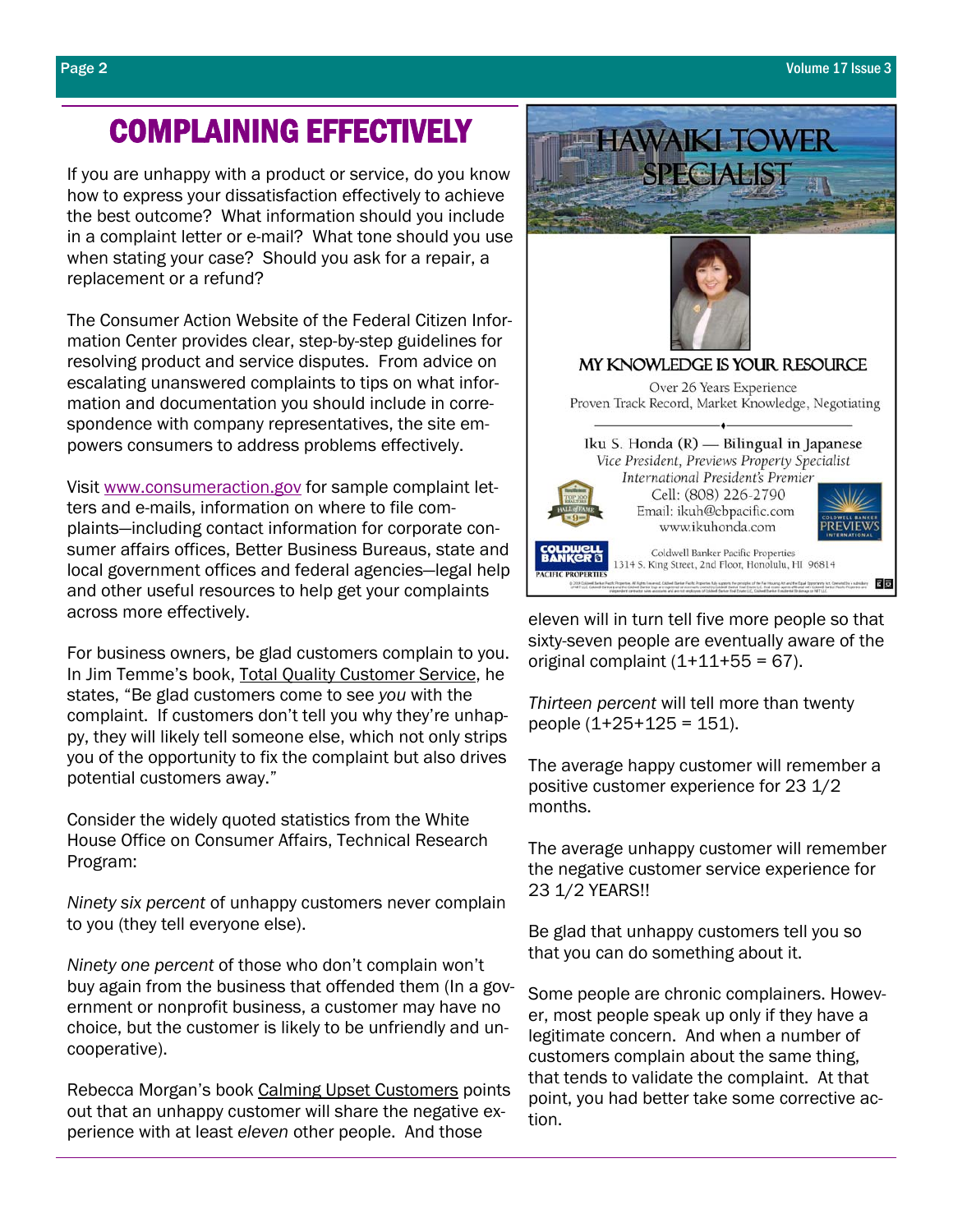# HAWAIKI ACHIEVES ENERGY STAR CERTIFICATION



June 6, 2015, Honolulu, Hawaii

Hawaiki Tower, has earned the U.S. Environmental Protection Agency's (EPA's) ENERGY STAR certification, which signifies that the building performs in the top 25 percent of similar facilities nationwide for energy efficiency and meets strict energy efficiency performance levels set by the EPA.

"Hawaiki is pleased to accept EPA's ENERGY STAR certification in recognition of our energy efficiency efforts," said Paul McCurdy, Resident Manager. "Through this achievement, we have demonstrated our commitment to environmental stewardship while also lowering our energy costs."

Commercial buildings that earn EPA's ENERGY STAR certification use an average of 35 percent less energy than typical buildings and also release 35 percent less carbon dioxide into the atmosphere. Hawaiki improved its energy performance by managing energy strategically across the entire organization and by making cost-effective improvements to its building.

"Improving the energy efficiency of our nation's buildings is critical to protecting our environment, " said Jean Lupinacci, Chief of the ENERGY STAR Commercial & Industrial Branch. "From the boiler room to the board room, organizations are leading the way by making their buildings more efficient and earning EPA's ENERGY STAR certification."

To earn the ENERGY STAR, Hawaiki took the following actions:

- Aggressively reduced electricity consumption by modifying the air conditioning system and retrofitting lighting in the tower, garage and grounds.
- Eliminated natural gas consumption by recovering heat from the air condition system to obtain hot water essentially for free.



ENERGY STAR was introduced by EPA in 1992 as a voluntary, market-based partnership to reduce greenhouse gas emissions through energy efficiency. Today, the EN-ERGY STAR label can be found on more than 65 different kinds of products, 1.4 million new homes, and 20,000 commercial buildings and industrial plants that meet strict energy-efficiency specifications set by the EPA. Over the past twenty years, American families and businesses have saved more than \$230 billion on utility bills and prevented more than 1.8 billion metric tons of greenhouse gas emissions with help from ENERGY STAR.

EPA's ENERGY STAR energy performance scale helps organizations assess how efficiently their buildings use energy relative to similar buildings nationwide. A building that scores a 75 or higher on EPA's 1-100 scale may be eligible for ENERGY STAR certification. Hawaiki

scored 99 in its certification process.

フィスはハワイキのロビー内です。 お気軽にお立ち寄り下さい!

All of the energy consumption of Hawaiki apartment occupants is included in the score for certification. Each resident can help maintain and improve Hawaiki's certification score by conserving energy in their apartment. Thank you for your continued efforts.